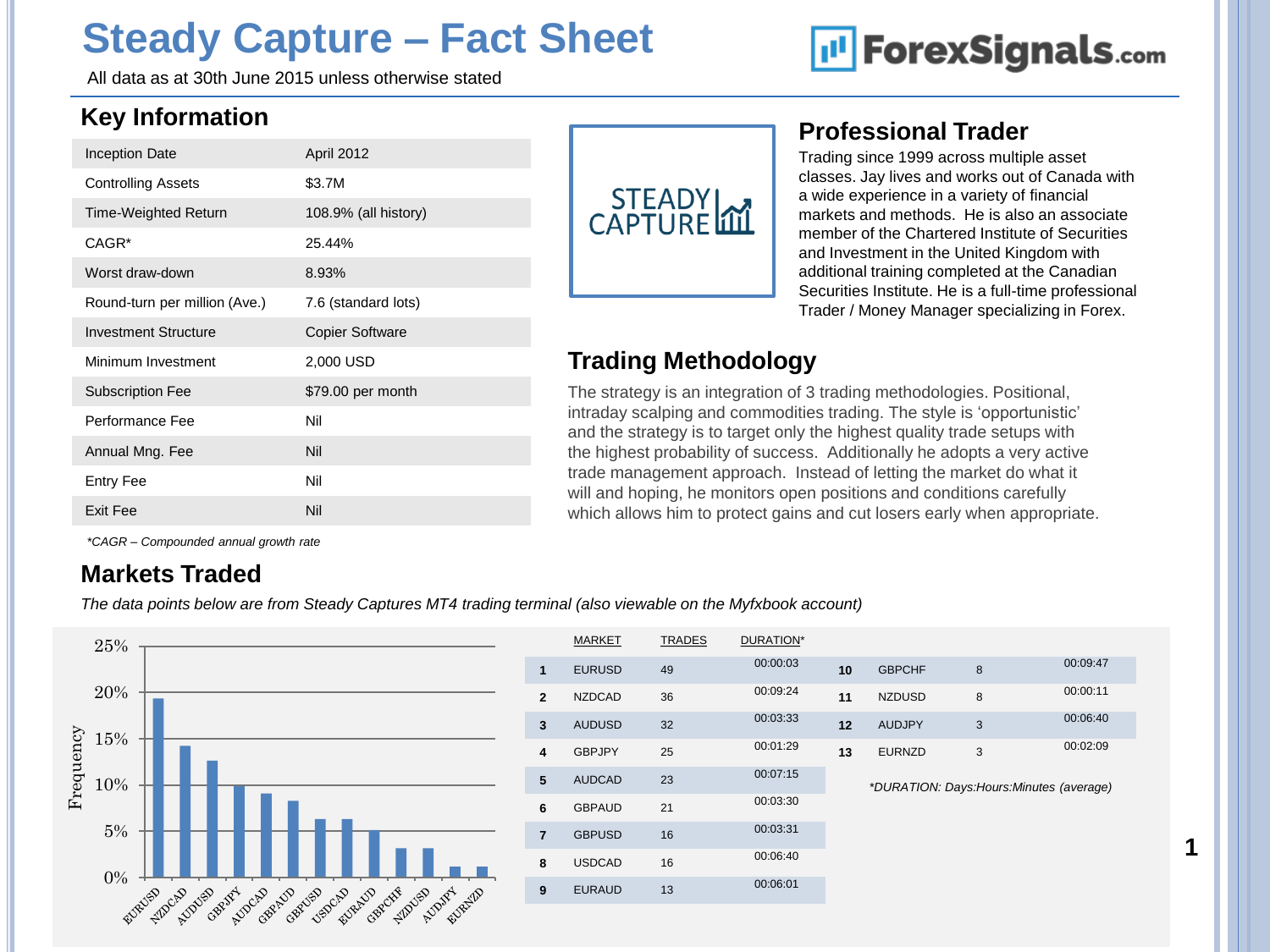# **I'l ForexSignals.com**

## **Overall Performance**

| <b>YEAR</b> | <b>JAN</b> | <b>FEB</b> | <b>MAR</b> | <b>APR</b> | <b>MAY</b> | <b>JUN</b> | <b>JUL</b> | <b>AUG</b> | <b>SEP</b> | <b>OCT</b> | <b>NOV</b> | <b>DEC</b> | <b>RETURN</b> | <b>MAX DD*</b> |
|-------------|------------|------------|------------|------------|------------|------------|------------|------------|------------|------------|------------|------------|---------------|----------------|
| 2012        |            |            |            | $+3.07%$   | $+5.28%$   | $-5.78%$   | $+6.32%$   | $+1.29%$   | $+4.42%$   | $+2.90%$   | $+1.51%$   | $+1.86%$   | $+22.1%$      | 6.27%          |
| 2013        | $+5.83%$   | $+0.46%$   | $+2.89%$   | $+2.42%$   | $+1.39%$   | $+3.13%$   | $+5.6%$    | $+3.52%$   | $-5.31%$   | $+1.78%$   | $-0.75%$   | $+2.93%$   | $+25.4%$      | 8.93%          |
| 2014        | $+2.93%$   | $+0.38%$   | $+4.33%$   | $+1.84%$   | $+3.18%$   | $+1.78%$   | $-3.14%$   | $+2.08%$   | $+1.05%$   | $-1.87%$   | $+2.61%$   | $+1.21%$   | $+17.9%$      | 7.09%          |
| 2015        | $+4.70%$   | $+1.50%$   | $-0.23%$   | $+4.03%$   | $+3.55%$   | $+1.09$    |            |            |            |            |            |            | $+16.59%$     | 3.24%          |

*\*MAX DD: Maximum draw-down -worst equity peak-to-trough in that year. All month-end returns are gross and based upon GMT +0. Months underlined are from Steady Captures MT4 terminal which is also verifiable via Myfxbook. Anything prior to this was from Zulu Trade.* 



*The performance above is Steady Captures entire track record. We have combined the track records to illustrate his overall performance. Unfortunately the trade data from Zulu is in a non-readable format with our stats module or any major 3rd party verification site. We have therefore amalgamated them manually for you to view for a fairer representation of his performance and experience.*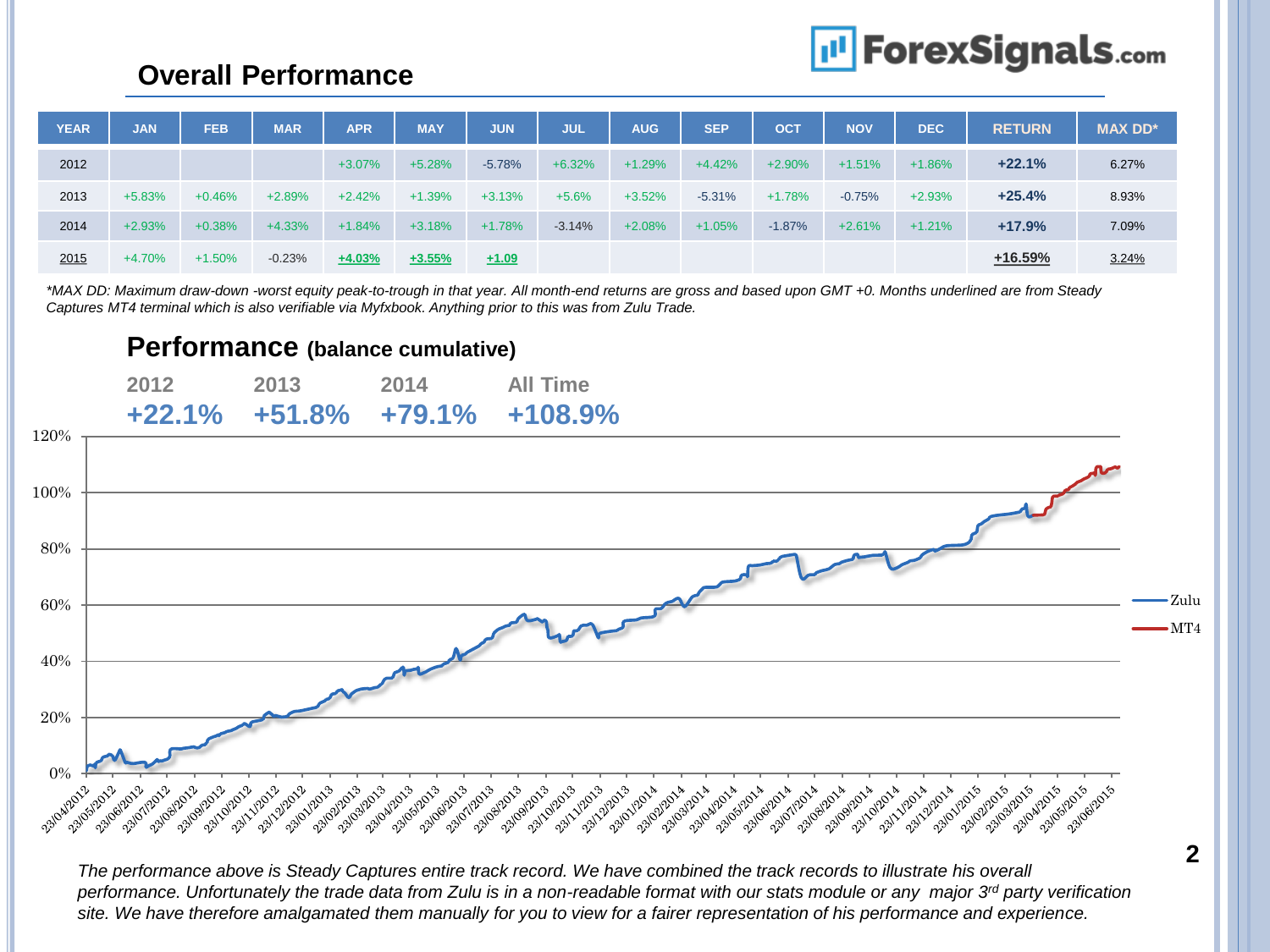# **III** ForexSignals.com

### **Statistics & Metrics**

All data points below are strictly based upon **Steady Captures** trading performance from his MT4 platform alone. The trading performance has been verified by multiple 3<sup>rd</sup> party verification tools as well as Myfxbook.

| Daily Average<br>(compounded RoR)          | $+0.09%$ | <b>Total Trades</b>        | 253       | <b>Cumulative Gain</b>   | $+9.01%$ |
|--------------------------------------------|----------|----------------------------|-----------|--------------------------|----------|
|                                            |          | <b>Winning Trades</b>      | 203 (80%) | Max relative DD (%)      | $3.22\%$ |
| <b>Monthly Average</b><br>(compounded RoR) | $+3.46%$ | <b>Losing Trades</b>       | 50 (20%)  | <b>Profitable Months</b> | 3        |
| <b>No. of Trading Months</b>               | 3        | <b>Longs Won</b>           | 146/180   | <b>Negative Months</b>   | 0        |
| <b>Best Month (%)</b>                      | $+4.03%$ | <b>Shorts Won</b>          | 57/73     | <b>Best Win Streak</b>   | 40       |
| Worst Month (%)                            | $+1.09%$ | $Expectancy(\% )$          | $+0.013%$ | <b>Worst Lose Streak</b> | 9        |
| Best Trade (%)                             | $+0.43%$ | <b>Avg. Trade Duration</b> | 4hr 16min | <b>Win:Loss Ratio</b>    | 0.53     |
| Worst Trade (%)                            | $-0.97%$ | Avg. Leverage per Trade    | 1:1.41    | <b>Profit Factor</b>     | 2.18     |

#### **Trade Outcome vs. Duration Leverage Ratio Utilized** (Illustrating and representing the past 200 trades) (Illustrating and representing the past 200 trades) 0.6% 4.50 0.4% 4.00 0.2% 3.50 Leverage Ratio *Trade Outcome Leverage Ratio*3.00 0.0% ۰ 2.50 -0.2%  $\bullet$ 2.00 -0.4% ٠ 1.50 -0.6% -0.8% 1.00 -1.0% 0.50 0.00 -1.2% Older Recent 00:00:00 00:12:00 00:12:00 01:00:00 01:12:00 *Trade Duraction (days:hours:minutes)*

\*example from above chart – highest observed leverage was 1:4.07

**3**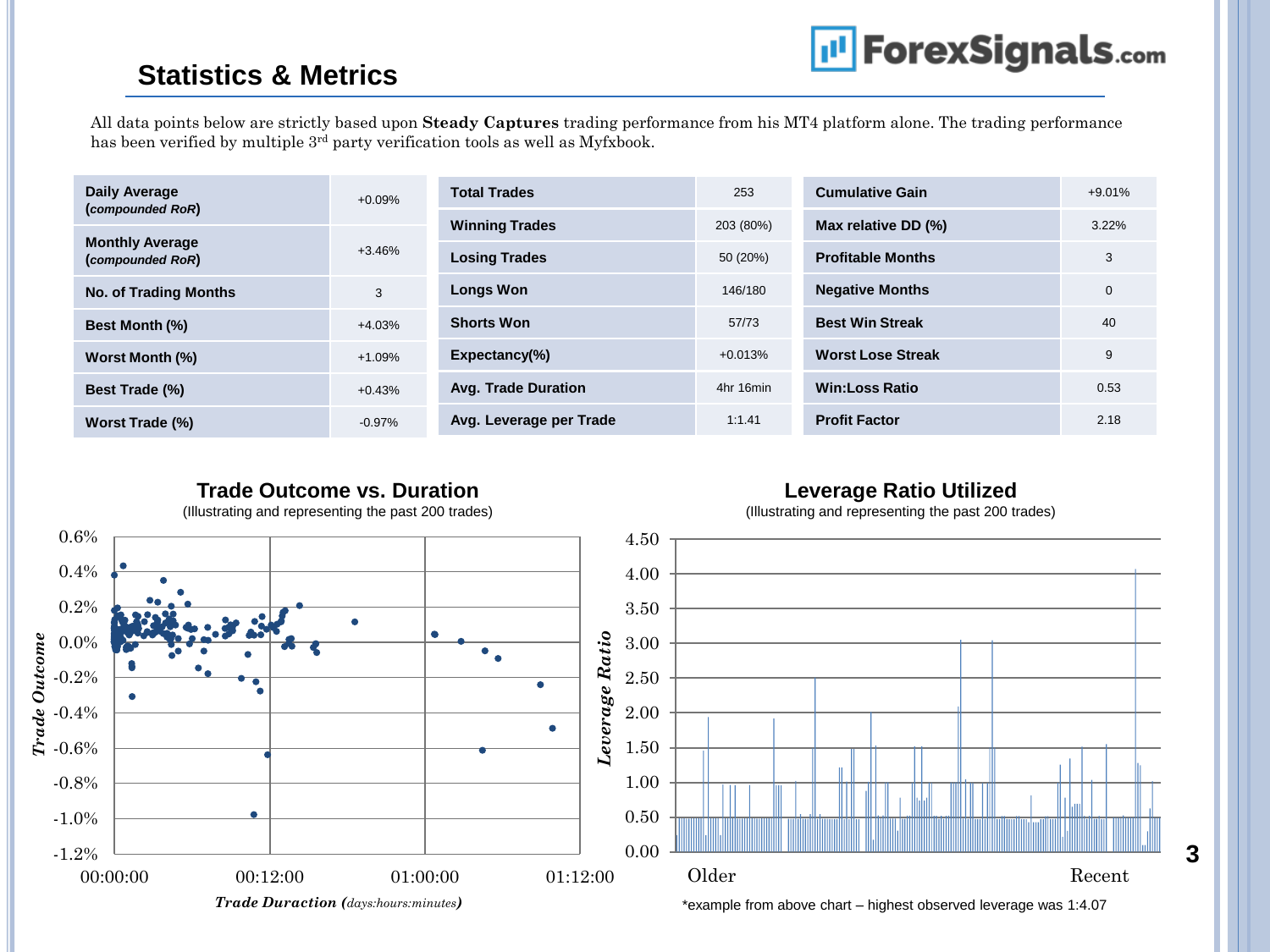**4**

### **Advanced Statistics**

#### **Correlation to SP500 (daily balance)**



*Daily Returns (%)*